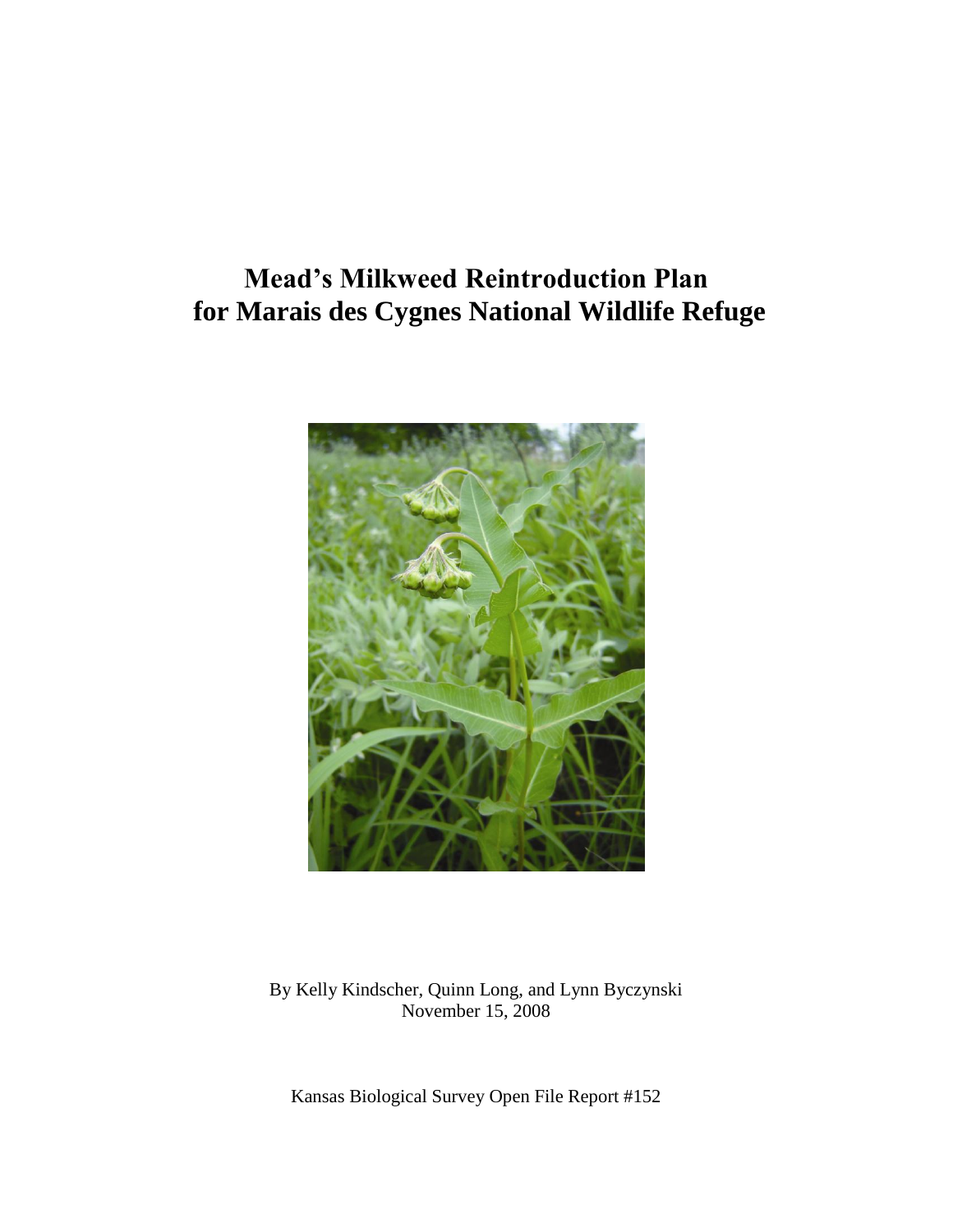#### **Abstract**

This plan has been developed to increase the number and size of the federally-threatened Mead's milkweed (*Asclepias meadii* Torr.) populations at the Marais des Cygnes National Wildlife Refuge. This will be accomplished by planting small greenhousegrown plants in at least three locations and with seeds planted at other sites. These transplants and seeded areas will be watered the first year and the sites where these populations are located will be managed as native prairie in subsequent years. Best management practices for tallgrass prairie in eastern Kansas are discussed for both native prairie and Mead's milkweed populations.

#### **Introduction**

There is considerable opportunity to expand both the number and size of Mead's milkweed populations at the Marais des Cygnes National Wildlife Refuge through introduction of local ecotype plants and seeds. The National Wildlife Refuge system is an excellent location for reintroduction and increasing populations of rare species because these activities are encouraged on these federal lands. The Marais des Cygnes National Wildlife Refuge is in a landscape that is primarily agricultural. Because the Refuge is adjacent to the Marais des Cygnes River, there is a considerable acreage of forest. In the 1850s, about one-third of the Refuge was forest and the rest was tallgrass prairie (Kettle et al. 2002). The Marais des Cygnes National Wildlife Refuge still has several small areas of native tallgrass prairie in its holdings. Three of these areas contain the federally-threatened Mead's milkweed, including one new site that we discovered through field work in June 2008. (Figure 1.)

#### **Mead's Milkweed (***Asclepias meadii***) Description and Location**

Mead's milkweed occurs in the Midwest and eastern Great Plains (Figure 2, U.S. Fish & Wildlife Service 2003). It is a smooth, rhizomatous, perennial herb with a distinctive single nodding head of greenish-cream-colored, fragrant flowers produced at the end of each flowering stem. Flowers are produced from mid-May to early June. Slender, hairy, erect pods mature from mid-June to late September. Vegetative plants often arise from the rhizomes in the vicinity of flowering/fruiting stems.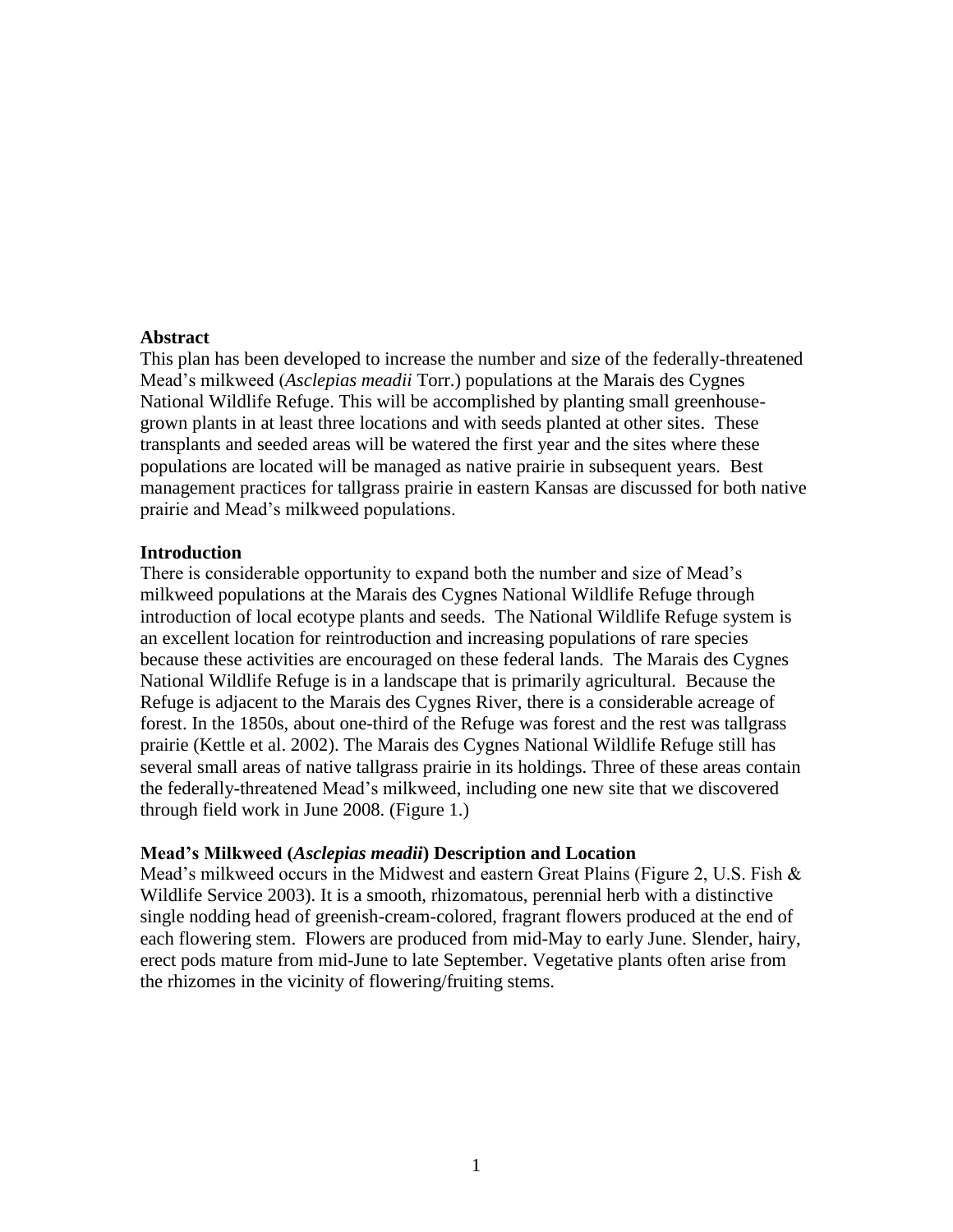Tallgrass Prairie Sites with Mead's Milkweed at Marais des Cygnes National Wildlife Refuge





Most of the remaining species locations occur in Kansas, where more than 200 populations have been documented in the eastern two tiers of counties in the Osage Cuestas and in the southern Glaciated Region (Kansas Natural Heritage Inventory data for 2008). Fifty-two of these locations are in Linn County, where Marais des Cygnes National Wildlife Refuge is located. The number of stems fluctuates annually in a population. The largest population identified in Kansas was in Anderson County in 1988 with more than 2,200 stems. However, only four stands identified in Kansas had more than 200 stems (Kansas Natural Heritage Inventory 2008). Most populations occur on dry-mesic to mesic tallgrass prairies that are hayed annually, but a few occur on sites that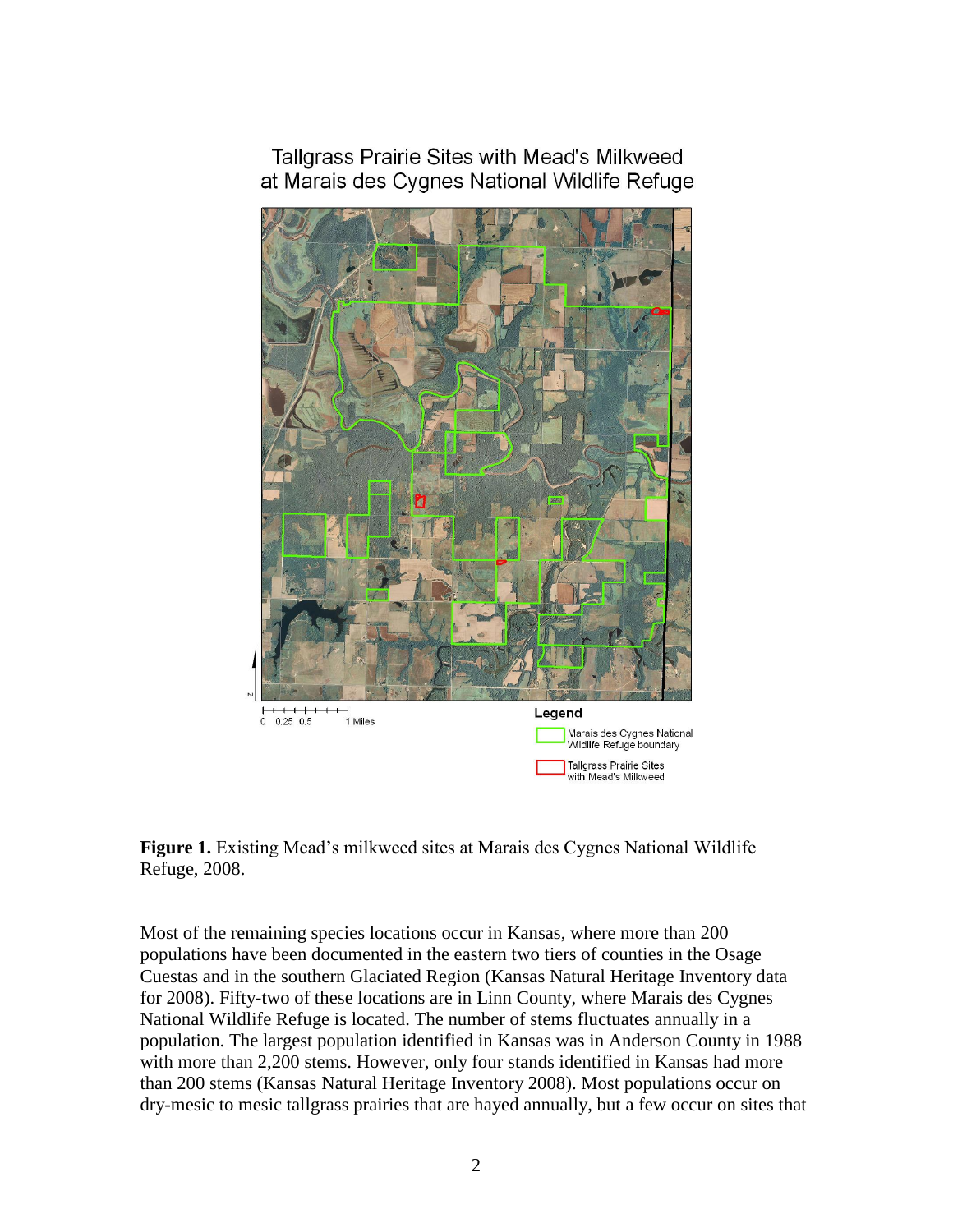are known to be grazed lightly. Most grazing practices are not compatible with the longterm viability of Mead's milkweed. Plants grow most frequently on the middle and upper slopes of ridges and hills that have shallow, well-drained, limestone or (infrequently) sandstone soils.



Mead's milkweed has declined because of habitat destruction and alteration by humans. Because of its rhizomes, plants can survive annual mowing, a common practice on native prairie in eastern Kansas. Unfortunately, haying removes fruits before they can mature and release seeds, which prevents the establishment of new plants in most populations. Consequently, populations on most prairies with a long history of haying show less genetic variability than do populations on sites managed by fire (Freeman and Hall 1991; Bowles et al. 1998).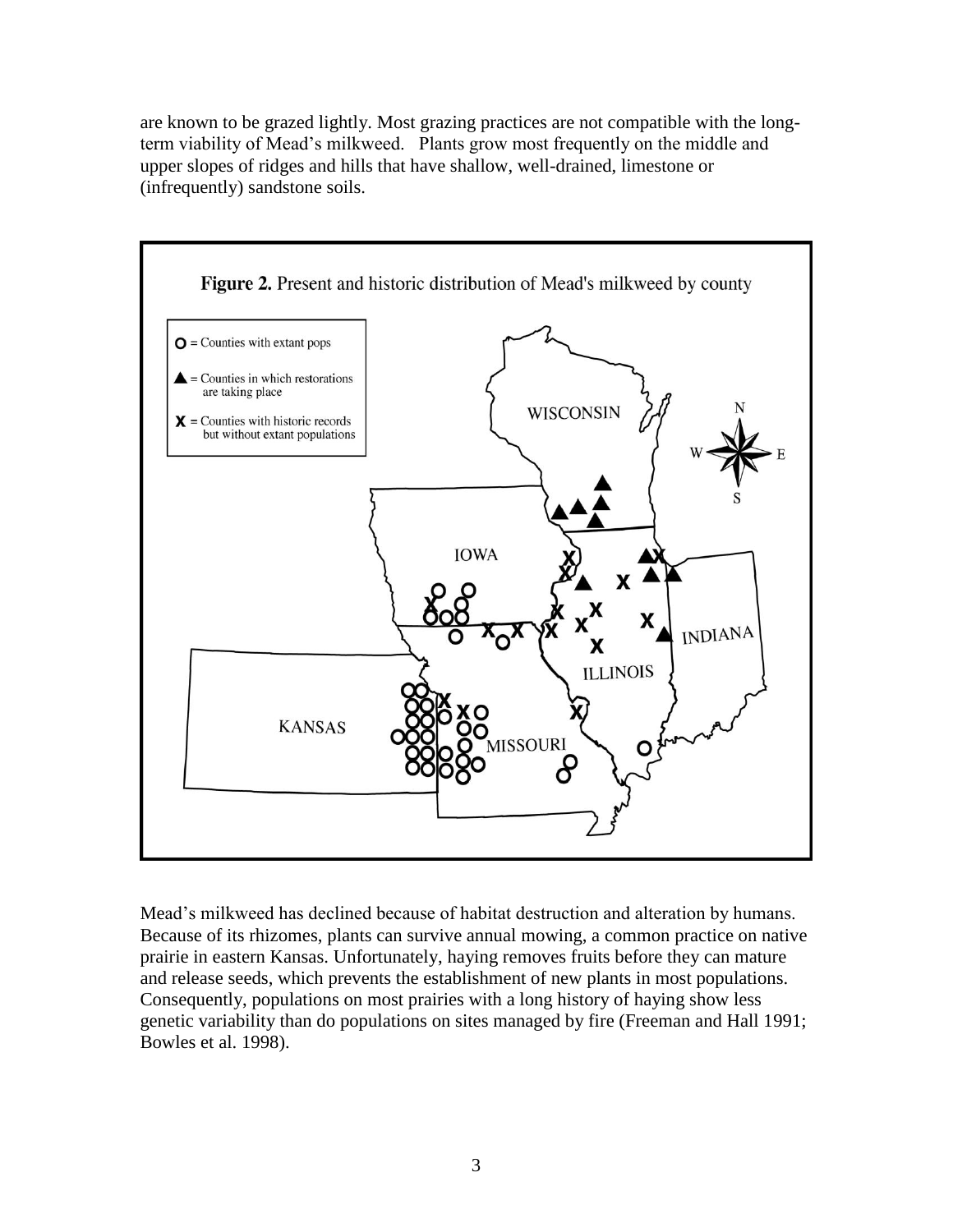# **Availability of Seeds and Plants**

The USDA Plant Material Center has grown about 100 plants from local ecotype seed (from Miami County, Kansas) in the greenhouse in Manhattan, Kansas. In spring 2009, the seedlings will be one year old and ready to plant. We plan to collect more seeds in the future, so that this plan incorporates multiple years of introducing both plants and seeds beginning in 2009. (Figure 3.)



**Figure 3.** Mead's milkweed seeds can be collected from the distinctive seedpods after they open.

Target areas that would be suitable for initial introduction would include sites nearer to the refuge headquarters and those that are easier to water or manage. Another important factor is that we will want to expand the number of existing stands. Prairies and adjacent buffer areas, especially those that have been planted to native grass species, can be key locations for introducing Mead's milkweed plants and seeds.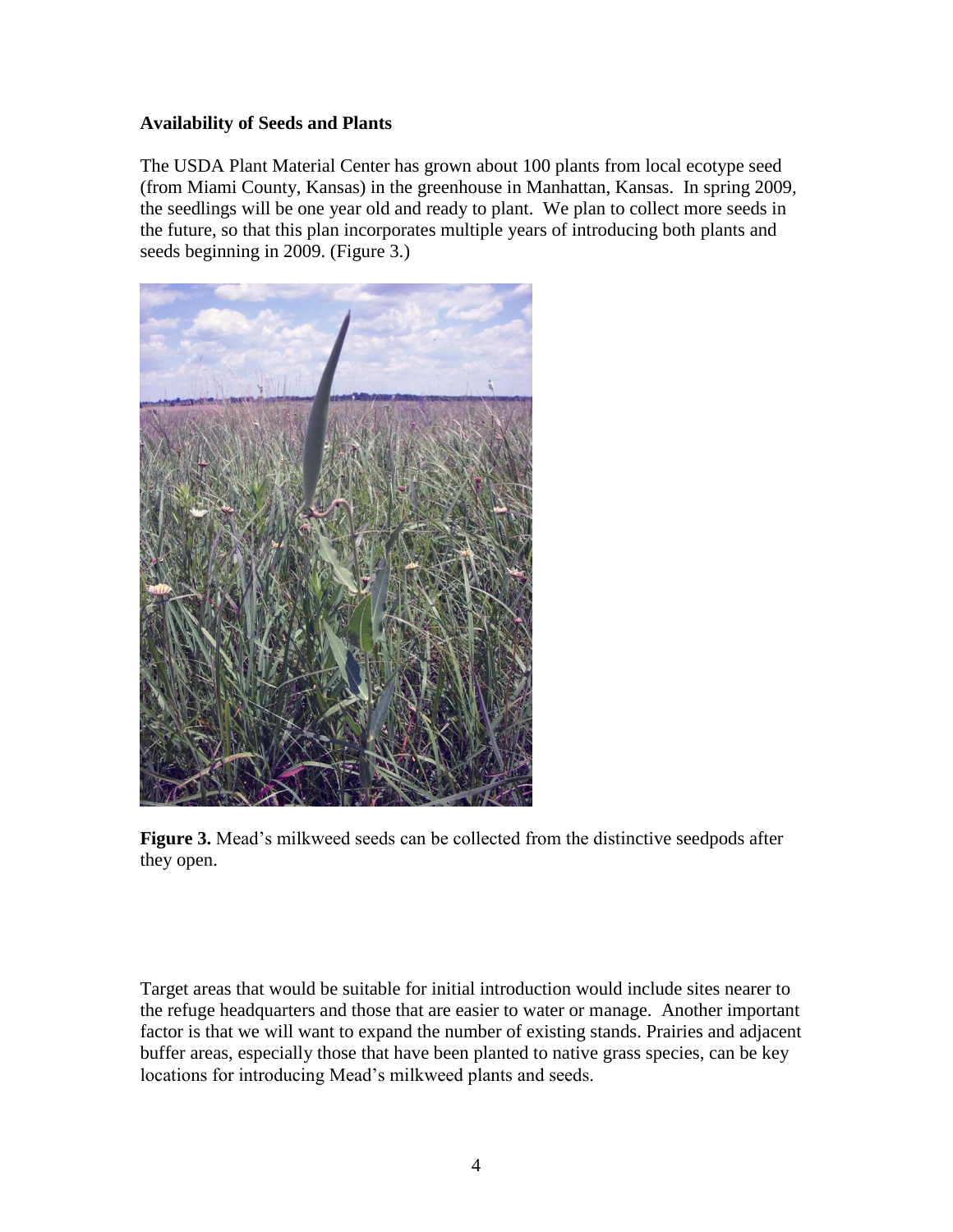## **Care and Management of New Plantings and Seedlings**

Mead's milkweed plants can be planted in the spring of 2009. Success of young plants is much higher than from seeds sown in the field. In a three-year experiment in Illinois, Bowles et al. (1998) found 60-80% establishment success of plants compared to 5 - 40% success for seeds when both were planted in native prairie remnants. The highest rates of success for both plants and seeds occurred in 1996 when precipitation was 200% of normal. These data indicate that transplanted plants will have higher success and that all types of plantings will be more successful when the plant materials are well-watered. Watering is likely to be even more important in Kansas than Illinois because of the prevalence of drought in these further southwest locations.

Mead's milkweed plants are usually found on upland prairies along side slopes or other well-drained sites. They are not found in wet or shaded areas. Techniques for establishing plants by transplanted seedlings and by seeds are discussed below:

## Transplanting one-year-old seedlings

The planting area can be prepared in April. The ideal location is in a prairie area where the plants can be found after planting so that they can be watered and monitored. We suggest that a line transect be laid out along an upland portion of the prairie area and that holes be dug at either 5 or 10 m intervals. Although straight lines and equal distances may not be aesthetically pleasing, they will help greatly in locating the plants in the future. Also, Mead's milkweed plants will move up to a meter or more over time because of their spreading rhizomes (US Fish and Wildlife Service 2003), especially when management includes mowing and/or the use of fire.

Once the planting location has been determined and marked, we recommend the following procedure:

1. Dig planting holes with a shovel. The soil should be moist but not saturated. The seedlings should be planted between bunches of grass to increase light availability. If it is possible, some grasses adjacent to the planting holes can be removed to reduce competition further. Soil should be dug out from an area at least two to three times the width and depth of the plant container. Clumps should be broken up, and the soil replaced in the hole.

2. Transplant the young plants into the holes. If the growing medium is dry, water the pots thoroughly a few hours before planting to ensure that the entire soil block is moistened. The plants will likely be dormant, but buds beneath the soil may be sprouting, so the plants should be handled carefully. Gently squeeze the container to loosen the growing medium, and tip the soil block into one hand. Open a space in the loosened soil with a trowel, and slip the plant into the hole. It should be slightly deeper than it was grown in the greenhouse. Push soil around the plant to eliminate air pockets and tamp it down lightly.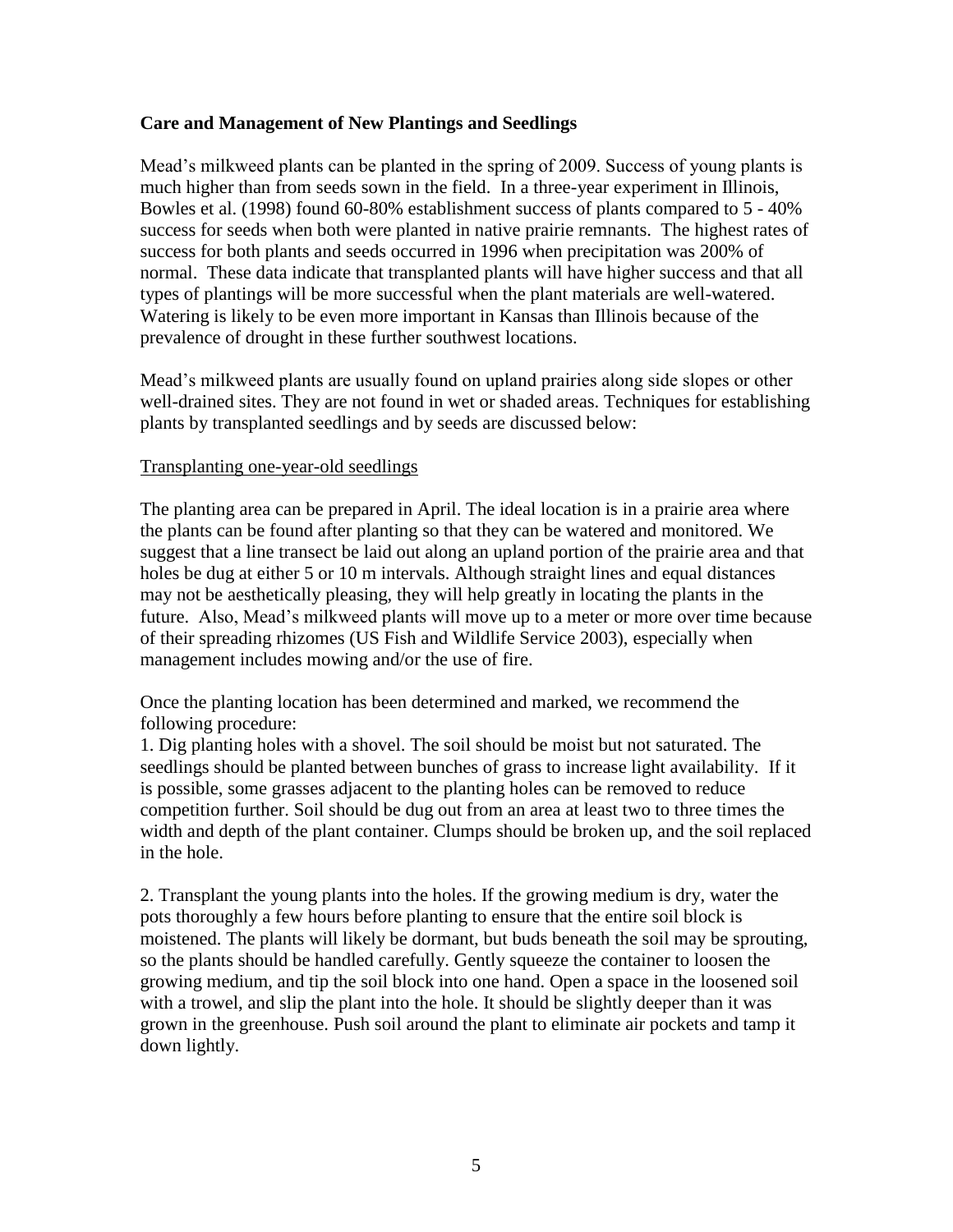3. Mark each plant with a flag so that it can be located for maintenance. We also recommend that each plant be marked more permanently so that it can be located in the future if the wire and plastic flag gets lost. We suggest using 10-inch nails or 10-inchlong sections of metal rebar, both of which should be almost entirely buried. These metal sections can be found later with a metal detector.

4. Water the new plants immediately after planting. Even if the soil is moist, they still need a thorough watering to settle the soil around the roots. Use a hose wand that delivers water gently, and circle it around the plant for 30 to 60 seconds to be sure enough water is delivered to moisten the entire root zone.

5. If possible, set up an irrigation system. If the weather is warm and windy, and the soil is dry, the young plants may need to be watered every few days for two or three weeks. Once the leaves emerge, it will be easier to judge when the plants need to be watered. In general, they should be watered thoroughly every week unless there have been heavy rains. This can be done with a hose from a truck, or a drip irrigation system could be established.

6. Monitor the plants during establishment. Weeds will be few in a prairie, but if there are some annual weeds that come up in the disturbed soil, they should be carefully removed by pulling them. No herbicides should be used for weed control because of the risk to the Mead's plants. The plants should be monitored for damage by deer or rabbits. If it occurs, poultry fencing or metal cages may be needed to protect the young plants.

## Planting Mead's milkweed by seed

A similar procedure should be used for planting Mead's milkweed by seed. A long transect should be established and seeds should be planted an equal distance apart. Since the success of planting seeds is low, a distance of two meters between seeds would be adequate. Seeds that have been cold stratified should be planted between clumps of native grass or other plants in soil loosened with a hoe or trowel. Additional clumps of grass adjacent to where the seeds are planted also can be removed. The locations of planted seeds should be flagged and ideally marked with steel as described above. Again, they should be watered once per week, unless it rains heavily at the restoration site.

## Management of Mead's milkweed plantings after the first year

Mead's milkweed plantings are slow to mature in the field. Observations in Illinois (Bowles et al., 1998) indicated that even after three years, seedlings were small and still not flowering (Figure 4). After the first year, watering should be considered during times of drought, especially between mid-May, when Mead's milkweed emerges, and early July, when it likely will go dormant. When plants do not flower, they often turn yellow and go dormant. Fire also appears to help Mead's milkweed grow better, as does haying (Bowles et al 1998), so these management options should be considered in following years. If the prairie is going to be hayed, the strips where the Mead's milkweed plants are growing should usually be left unmowed to prevent cutting plants before they set seed. Different types of management are discussed below.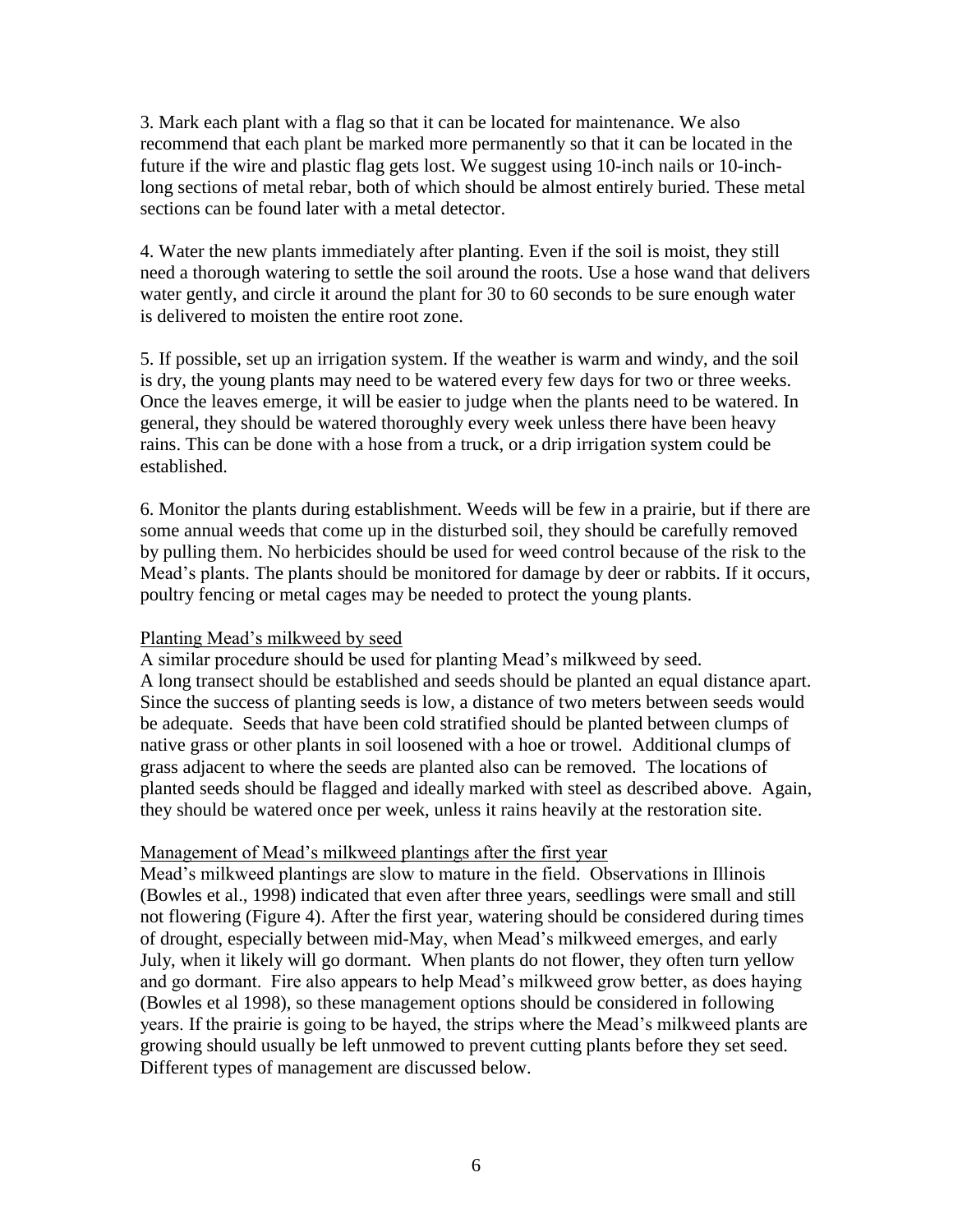

**Figure 4.** The slender stems of young Mead's milkweed plants are difficult to spot among the prairie grasses. They should be planted in rows and flagged so they can be located and watered.

## **Ideal Management of Native Prairie Remnants and Restoration Areas**

The remnant prairies of eastern Kansas and around the Marais des Cygnes National Wildlife Refuge are unique habitats that require specific management strategies. In general, hay meadow management simulates conditions before European settlement, when tallgrass prairie covered most of the mid-section of North America. Fire and grazing were the two most important influences on native prairies because they prevented the establishment of woody species and eventual succession to woodlands. Fires sparked by lightning and deliberately set by Native Americans raged sporadically across prairies, killing young woody plants and adding nutrients to the soil, benefiting the prairie grasses and forbs. Bison and other herbivores damaged trees and shrubs by trampling, gnawing, browsing and rubbing. Today, fire and mowing/haying are the primary management tools for hay meadows. Haying is a substitute for both the clipping by grazers and the thatch removal of fires. Grazing is generally not recommended for hay meadows except in a few carefully controlled and monitored situations.

A general rule of thumb for any situation is to apply the management practice, whether it's haying, fire or grazing, to only a portion of the land in any given year. That's because any treatment will affect some species positively and some negatively. By withholding treatment from some portion of the land, a refuge is created for the species that would be negatively affected by the practice.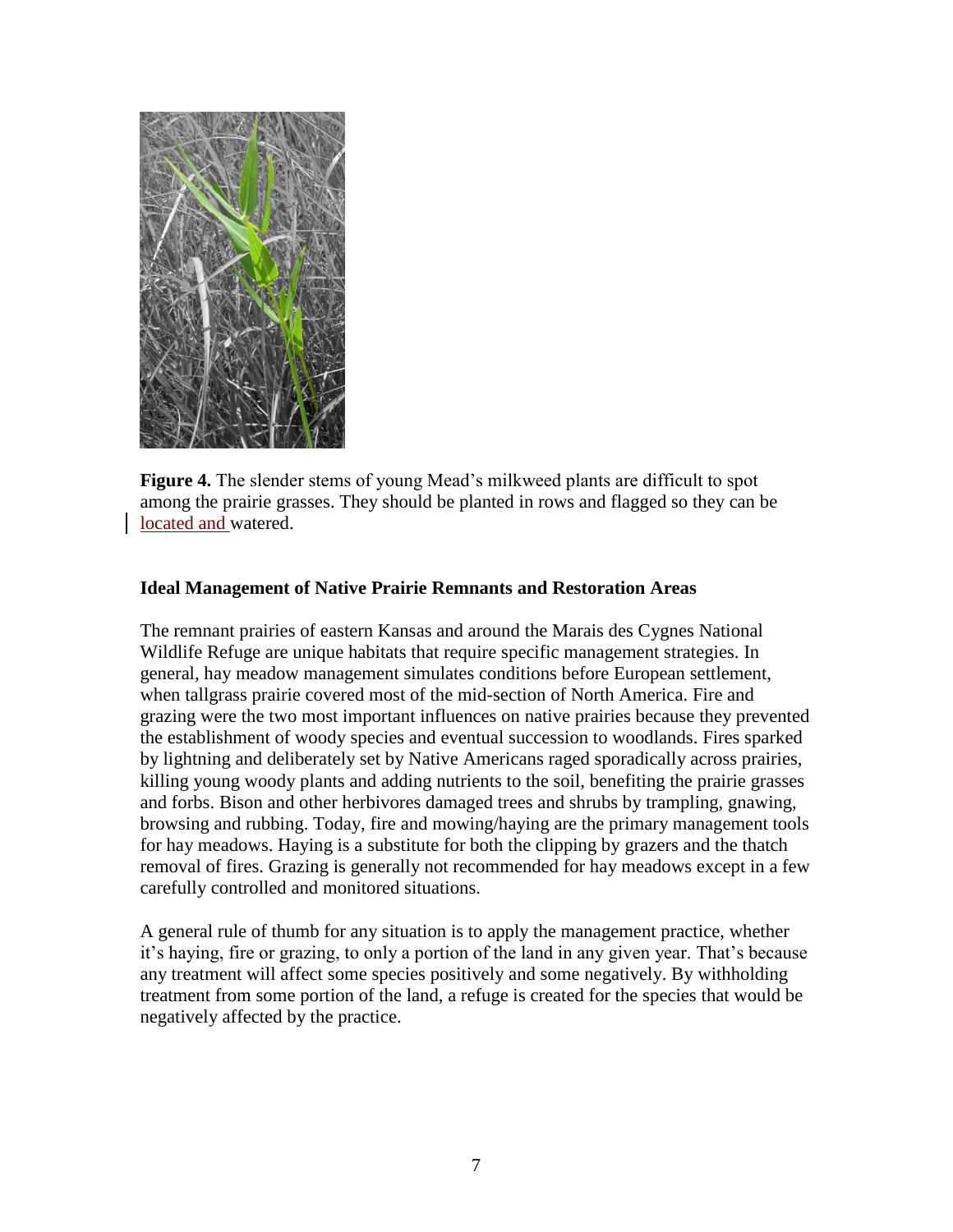# **Typical Management of a Healthy Prairie**

The best economic use for eastern Kansas native prairies is for hay. Almost all hay meadows are located on private property. Fortunately, managing a prairie for hay is also one of the best ways to maintain its biodiversity and ecological value. By cutting a prairie each year at the peak of grass growth, the grasses tend to be subdued and the spring and fall flowering forbs are released from competition with the grasses.

#### When to mow

Harvest date is the most important factor in hay meadow management. Timing of the hay cutting will affect protein content, yield, and re-growth. Hay quality peaks early in the growing season and then drops off rapidly after the first week of July. However, at the time of peak nutritional quality, yield is lowest. It then increases as the warm-season grasses put on their maximum growth in June and July. The best compromise between nutritional quality and yield is to harvest in mid July in east-central Kansas. Delaying harvest into August or September does increase yield, but the forage quality is much lower and the plants are weakened going into winter, reducing yields as much as 50% the following year. If a meadow can't be harvested by the end of August, it shouldn't be cut at all. Over time, haying after August could change species composition, weakening the desirable warm-season grasses and favoring undesirable invaders. Native prairies should not be cut twice in one growing season, no matter how much regrowth occurs after the first cutting, because a second cutting decreases root reserves and reduces yield the following year. Straying from recommended haying dates occasionally does no harm, but late haying should not be done every year.

## Mowing height

Cutting height is also important to long-term hay yields. In a normal year, prairies should be cut at a height of three to four inches, which leaves sufficient stubble for re-growth and soil cover. In a dry year, five to seven inches is more appropriate. The goal is to leave enough for the plants to rebuild carbohydrate root reserves before frost. Litter on the ground also conserves soil moisture and protects against erosion.

## Fertilizers

Fertilizing is generally not recommended for native hay meadows. Nitrogen fertilizers may increase hay growth slightly during the current year but cause long-term problems. Nitrogen causes rapid growth of undesirable cool-season grasses, which can become invasive. Other weedy species can proliferate with fertilization. The desirable native grasses and forbs don't respond well to fertilization. Overall, most hay meadow managers agree that the meager benefits of fertilization do not justify the expense.

#### **Herbicides**

Do not use herbicides on native hay meadows to attempt to reduce plants that appear "weedy." Many of these plants are native forbs and will be affected negatively. Some of the plants are very nutritious or have medicinal compounds that may be beneficial to livestock.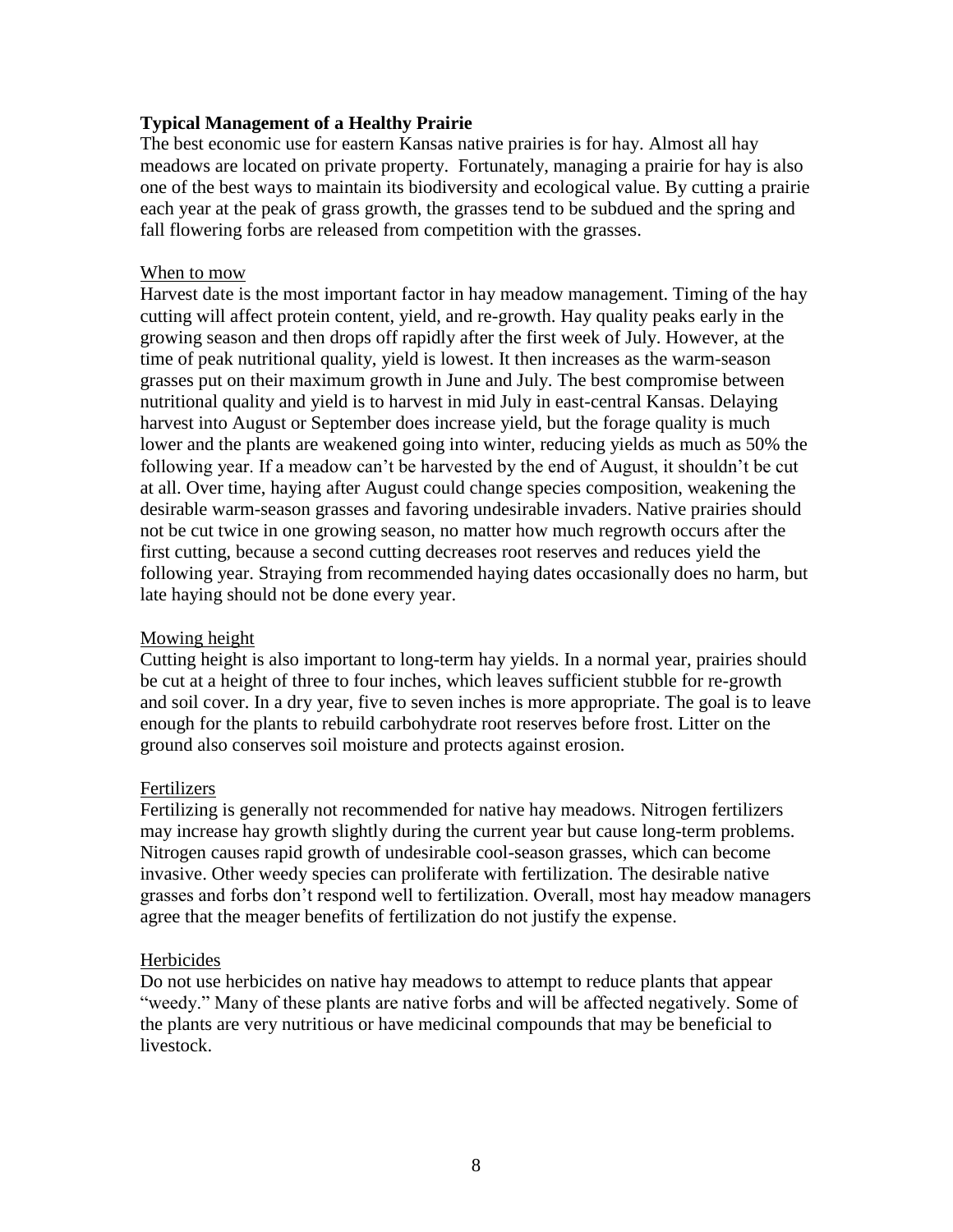#### Bale storage

After a prairie is mowed and baled, the bales should be removed from the field as soon as possible. However, they should not be lined up along the edge of the meadow and left there. They often kill the plants underneath, opening the soil to seeds of invasive species from adjacent land.

## Wildlife

Some landowners manage their prairie for the benefit of wildlife, especially groundnesting birds such as the Bobwhite Quail, Eastern Meadowlark, Grasshopper Sparrow, and Dickcissel. A management plan to benefit these species employs all of the strategies above, except that haying is postponed until after July 15, when the majority of groundnesting birds will have fledged. Several federal and state programs compensate landowners for deferred haying to benefit grassland nesting birds.

#### Burning

Healthy hay meadows should not be burned annually, but fire can be an occasional tool for controlling cool-season grasses and other undesirable species. A prairie should be assessed each year to determine whether burning should be part of the management plan the following year. A prairie can be burned only if it has been rested the previous summer, so that it has enough fuel to carry a fire. A prairie will often carry a spring fire if sufficient late summer regrowth occurred the previous season, but the fire may not be hot enough to control woody species.

## Resting

Ecologists recommend that to encourage long-term biological diversity at least 10% and, if possible, up to 30% of a prairie be left untouched each year. Rested areas can serve as refuges for wildlife. They also allow for continued seed production of native plants, which will then be carried or blown onto the treated portions of the prairie, where they can re-establish. Ideally, if the prairie consists of more than one type of plant community, such as wet prairie and upland prairie, each type should be treated separately, with refuges on each. This is also known as rotational haying, with some portion of the meadow rested for a year, shifting across the prairie in a three- to four-year rotation. For small prairies or those where haying is contracted out, the entire tract can be rested occasionally.

## **Managing a slightly degraded prairie**

Even the best-tended hay meadows can be degraded by cool-season grasses, noxious weeds, and trees and shrubs. Ravines, wet areas, and prairie edges are where most problems begin. Landowners should watch for invasive species and take action early before they threaten a prairie's viability.

## Mechanical control of woody plants

Most woody species can be controlled just by annual mowing for hay. Ravines and adjacent areas may need to be rotary mowed a couple of times before they can be hayed.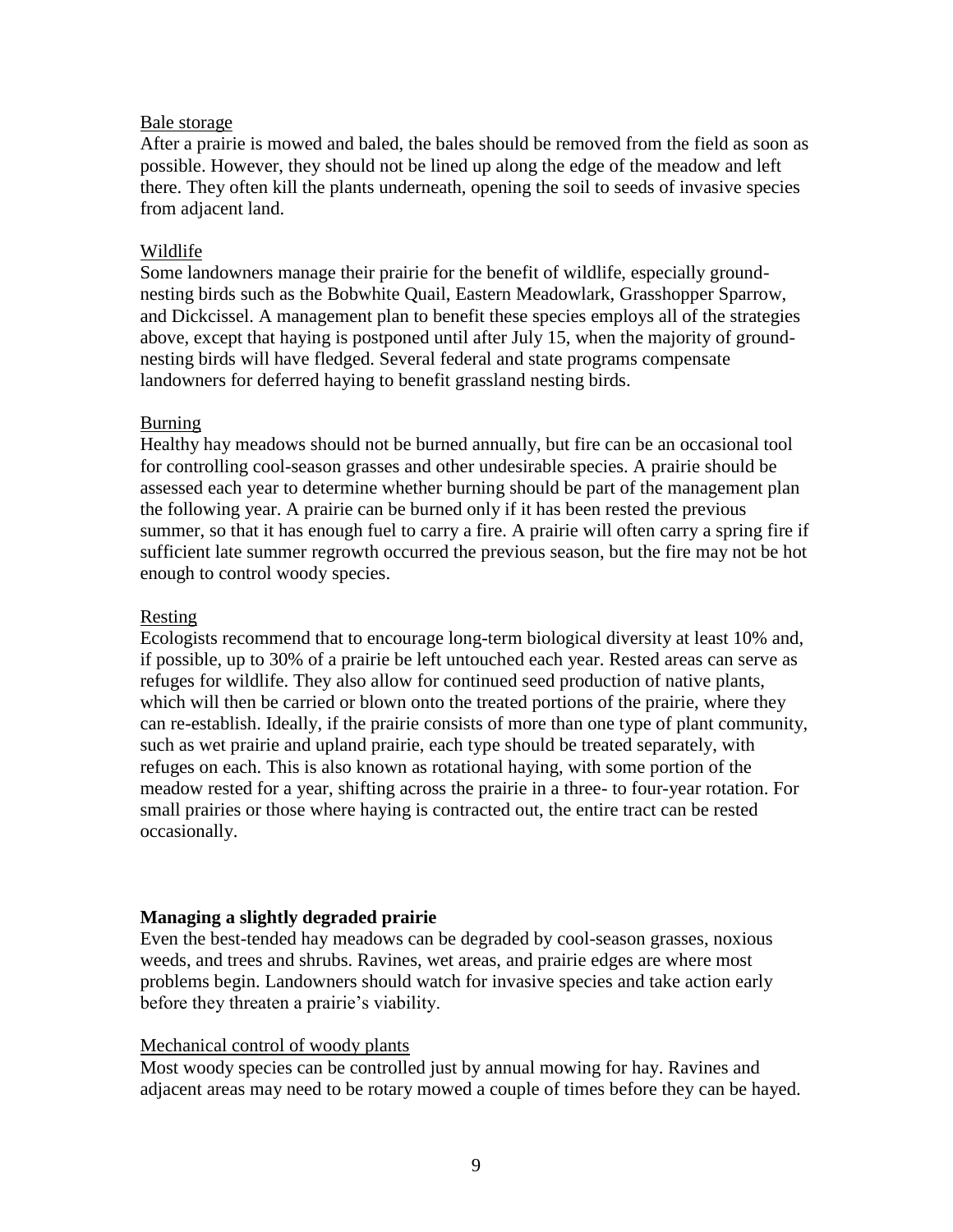# **Herbicides**

Never broadcast spray herbicides on a hay meadow, even if it has invasive species. The herbicides will harm non-target broadleaf plants, including all the showy wildflowers, and it can take decades for them to recover. Instead, spot spray noxious weeds such as sericea lespedeza. Be sure you really have the invasive species; some native, noninvasive plants easily can be mistaken for the invasive species.

If you do use herbicides, apply only those labeled for the target species and for use in hay meadows. Pay particular attention to the waiting period between spraying and hay harvest. For more information about herbicides, contact your county extension agent.

# Burning

Fire can control many unwanted species on a prairie if there is enough fuel to carry a fire. Cool-season grasses such as fescue and brome will be suppressed if the prairie is burned early in the season when they are growing most rapidly. The best time to burn is in midto late April, when big bluestem and Indian grass are one to two inches tall; the fire will not affect the native warm-season grasses. Prairies should not be burned later in spring because fire then will harm the native plants during their most active growth period.

# Grazing

For long-term hay production and biodiversity, grazing is generally not recommended. Although native herbivores such as bison were essential to maintaining the tallgrass prairie on large landscapes, the situation is different on small remnant prairies. Grazing cattle will change the species composition and diversity over time. Overgrazing presents the biggest threat to the health of a prairie. Excessive stocking rates and/or grazing over too long a season will degrade a hay meadow quickly, and it may never recover due to the elimination of many plant species. Even moderate stocking rates can damage prairie diversity.

# **Restoring a degraded prairie**

A ravine, prairie edge or abandoned hay meadow that has not been hayed or burned in many years may have become overrun with cool-season grasses, cedars, and other woody plants. It usually can be saved, but it will take significant effort. The first order of business is to remove the invasive species; the second is to employ practices that encourage the reestablishment of native species.

The words "restoration" and "reconstruction" are often used interchangeably, but there is a distinction. Restoration refers to an existing native prairie remnant that is now being managed to control exotic species and bring back native species. The recommendations in this section refer to this definition of restoration. Reconstruction involves planting native species on land that has been cropland, woods, or lawn, though it may have been prairie in the distant past. Reconstruction is beyond the scope of this report.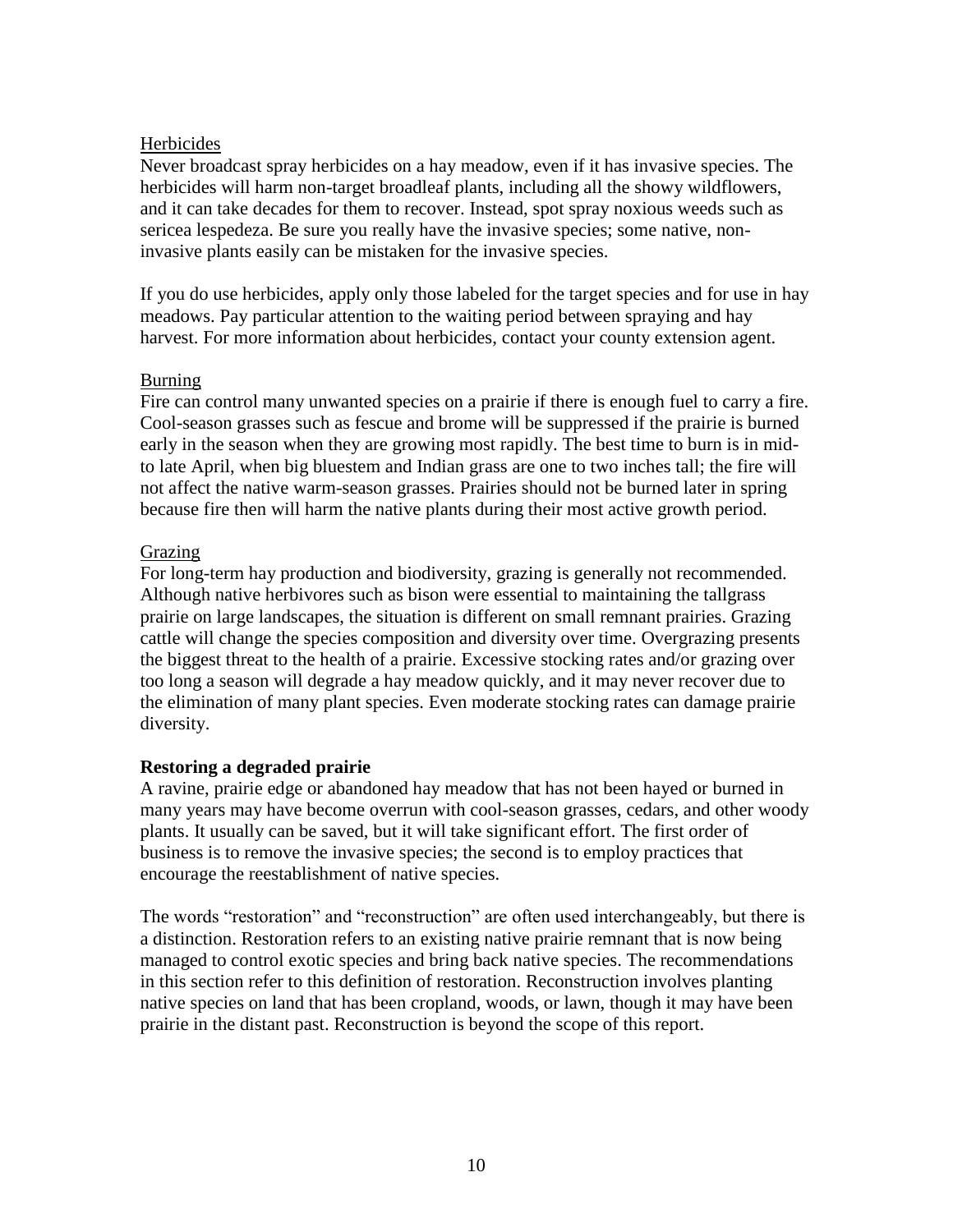# Cutting, Mowing, and Burning

When cool-season grasses, trees, and shrubs have encroached on native prairie, the first step toward restoration is to cut down any woody plants that are too big to mow. Then the land can be mowed to remove smaller shrubs. Once the big invaders have been removed, the grasses should be allowed to grow all season in order to create enough fuel to carry a fire the following spring. If the fire is hot enough, it will kill woody plants and prevent them from resprouting. The prescribed burns should be scheduled for April, when the invasive plants are actively growing and most susceptible to damage by fire.

If a spring burn doesn't set back the woody plants sufficiently, they can be clipped or mowed during the summer. The rest of the meadow should be left unhayed again to prepare for a second burn the following April.

# Seeding

When a prairie has been degraded by overgrazing or physical disturbance, it likely will result in low species richness. Spreading seeds of native plants may help with the restoration. Seeds from healthy plants on nearby prairies have the best chance of succeeding on a restoration. They are known as "local ecotypes" - plants that have adapted to the specific local geographic environment.

Seed should be collected at least twice a year, in June after the spring-flowering plants have set seed, and again in September when summer-flowering plants have set seed. If possible, collecting seeds even more frequently throughout the growing season will result in a more diverse prairie seed mix by including species whose seed matures during other times in the growing season. In general, seeds can be harvested when they have a hard seed coat. To keep the seeds separated, they can be mixed 50-50 with perlite, a spongy, white natural substance that is used in garden planting mixes and is available from nursery supply companies.

Interseeding is a restoration practice where local ecotype seed is spread on existing prairie. In dense native grass, which is likely to shadow the ground at some point in the season, the prairie should be burned or mowed before seeding. Although there are no hard-and-fast rules about seeding rates, *The Tallgrass Restoration Handbook* recommends that the seed/perlite mixture be spread at the rate of one kitchen garbage bag full per half-acre. In other words, due to competition for moisture, one needs a lot of seed!

Prairie species may establish best when interseeded after an area has been rested for a year, followed by a fall or early winter burn. Then the burned area can be directly seeded, in the early winter so that the seeds get stratified naturally. The area can then be mowed during subsequent growing seasons to give the seedlings a chance to establish without being shaded by tall grasses.